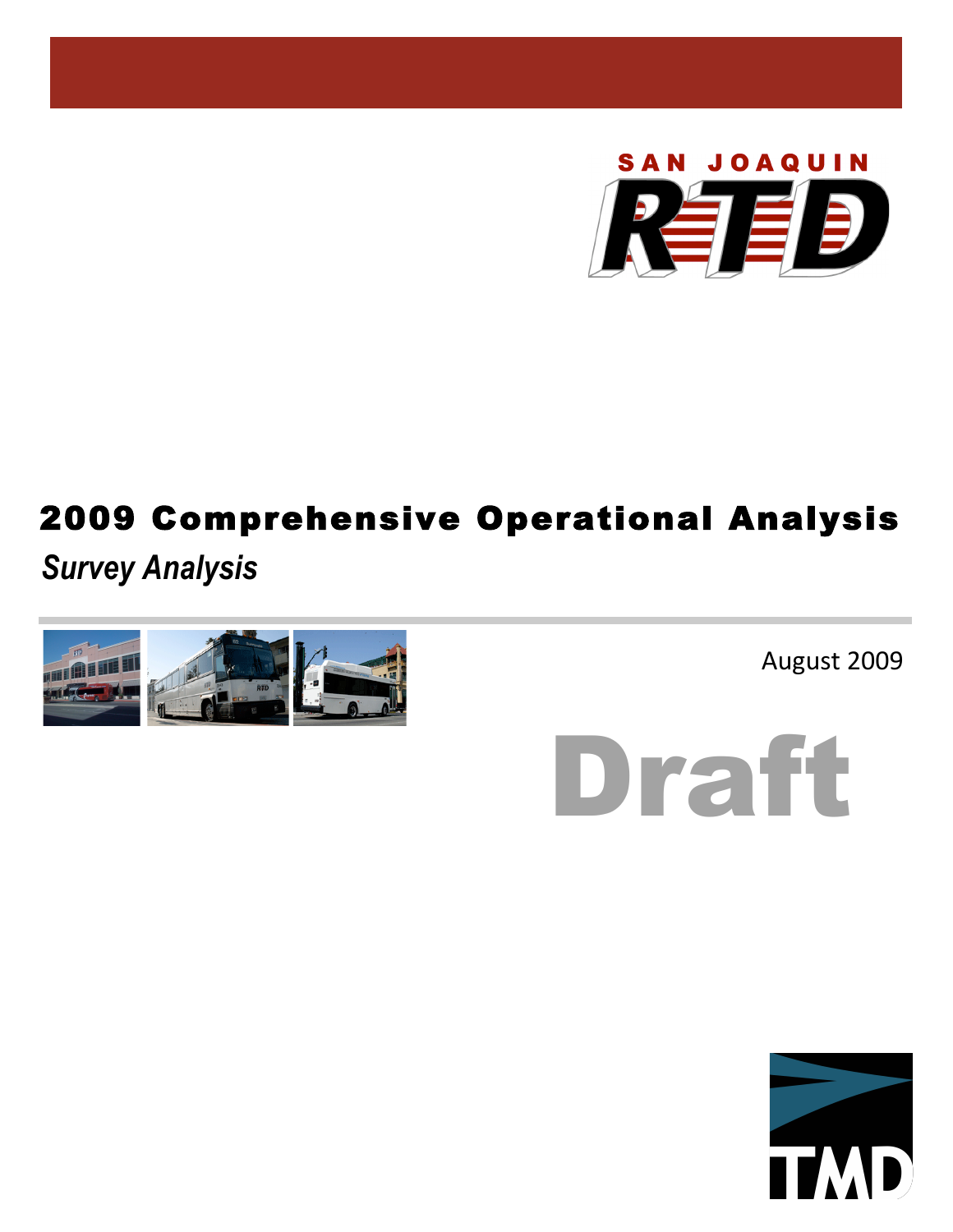## **Survey Analysis**

## **Background**

RTD conducted a passenger survey for their fixed‐route service (Local, Metro Express and Interregional) as part of the Comprehensive Operational Analysis to determine the demographics of its ridership as well as to assess the current passengers' transit needs. Every passenger was asked to complete the survey, which was available in English and Spanish. Passengers were asked to indicate certain demographic characteristics as well as their origins and destinations, and other travel-related information. The information collected on the onboard survey was compared with RTD's in‐person survey administered in October 2008.

To review travel habits for non‐RTD customers, RTD issued an online survey in May 2009. The purpose of the survey was to elicit responses from employees of businesses, the City of Stockton and San Joaquin County with the goal of determining the primary transportation mode used for work, school, recreation/shopping, and medical trips. The results of the survey, when combined with the onboard survey will form the basis of the Transit Gap Study. The study will provide recommendations for areas in the City of Stockton currently under or un‐ served by transit. The Transit Gap Study will also include future under or un‐served areas using land use and demographic data provided by the County.

## **On‐board Rider Survey**

The questionnaires were designed so that they could be self‐administered by the respondents. Respondents who agreed to participate in the survey were given a clipboard with the questionnaire and a pencil. The interviewer explained the survey and offered to read it to respondents (so that less literate respondents were not excluded or did not self‐exclude). The interviewer checked with respondents periodically to answer questions and to ensure the quality of the survey process. Completed questionnaires were edited on‐board by the interviewers, with additional editing performed by experienced supervisors at TMD's main office.

The surveys were analyzed separately based upon service type. The results show that Local and Metro Express surveys and Interregional services had a different customer demographic.

## *Local and Metro Express*

Based upon the analysis of the survey responses, the most common responses were submitted by female English‐speaking, Black/African American persons between the ages of 31‐59, with an average income of less than \$15,000. These results are in line with the hand out survey completed by RTD in October 2008. The typical passenger rides RTD at least seven trips per

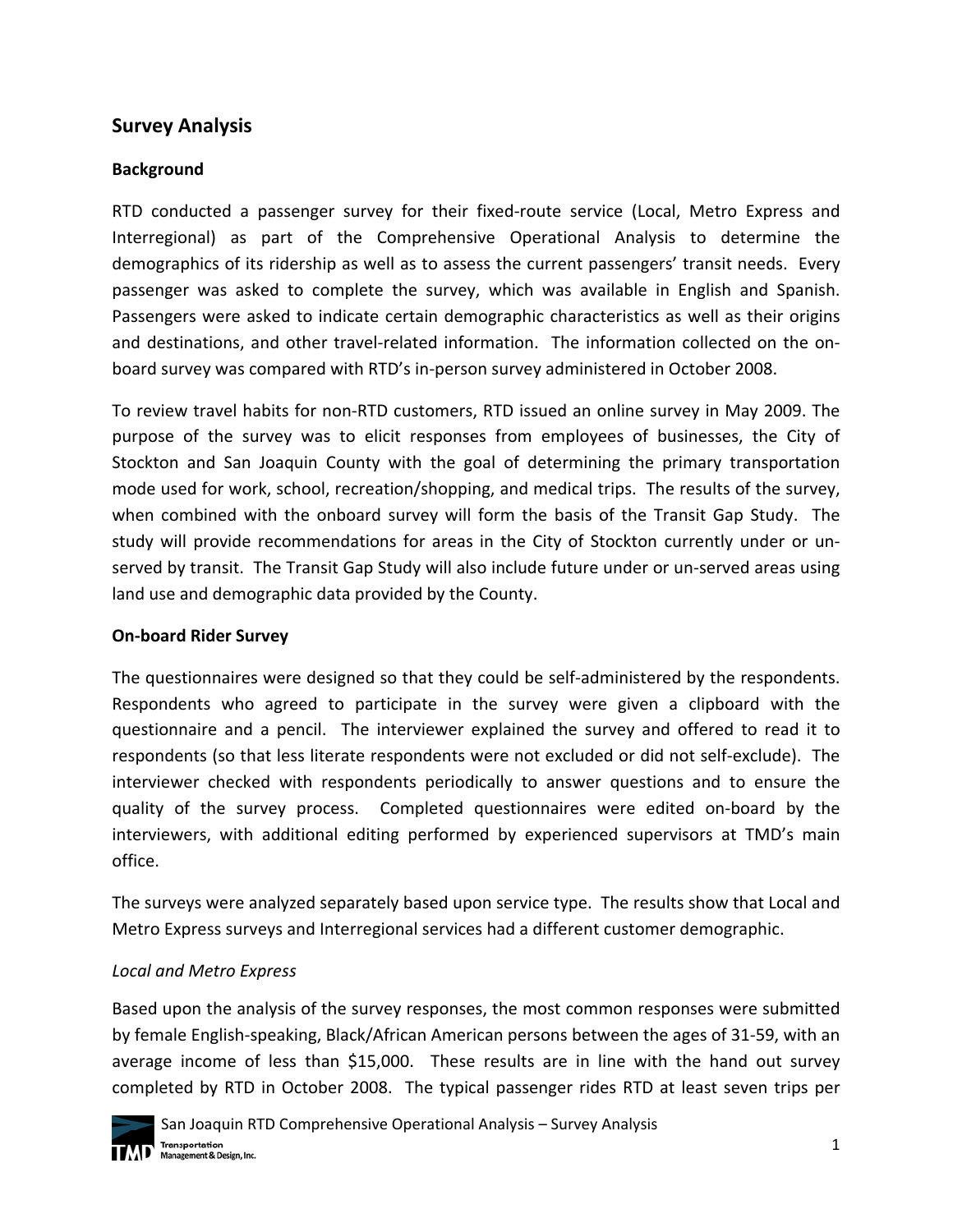week and uses the system to get to school primarily. Most customers have do not have regular access to a car and walk an average of 10 minutes to the bus stop.

## Ethnic Origin

Over 33 percent of all respondents were Black/African American, with an additional 24 percent White/Caucasian. The remainder of the respondents indicated that they were Hispanic/Latino (26 percent), Asian/Pacific Islander (7 percent), or "Other" (2 percent).

| <b>Ethnic Origin</b>          | <b>Total</b> |
|-------------------------------|--------------|
| <b>Black/African American</b> | 33%          |
| <b>Hispanic/Latino</b>        | 26%          |
| <b>White/Caucasian</b>        | 24%          |
| <b>Asian</b>                  | 6%           |
| <b>Other</b>                  | 2%           |
| <b>Pacific Islander</b>       | 1%           |
| <b>American Indian</b>        | 1%           |

#### Gender

| Gender        | <b>Total</b> |
|---------------|--------------|
| <b>Female</b> | 60%          |
| <b>Male</b>   | 40%          |

RTD's local and Metro Express ridership is split 60/40 between females and males.

## Age

Over 72 percent of the respondents were between the ages of 18‐59, while 22 percent were under 17. Only five percent of respondents were over 65 years old, despite the fact that 16 percent of the region's population is of the same age.

| <b>Age</b>      | <b>Total</b> |
|-----------------|--------------|
| <b>Under 17</b> | 22%          |
| $18 - 30$       | 35%          |
| 31-59           | 37%          |
| $60 +$          | 5%           |

| <b>Total Annual Household Income</b> | <b>Total</b> |
|--------------------------------------|--------------|
| Less than \$15,000                   | 61%          |
| \$15,000-\$35,000                    | 23%          |
| \$35,000-\$50,000                    | 8%           |
| \$50,000-\$100,000                   | 6%           |
| $$100,000 +$                         | 7%           |

#### Income

The typical Local and Metro Express RTD customer has a low income. Over 84 percent of customers earn less than \$35,000, while almost two thirds of the respondents (61 percent) make less than \$15,000. Eight percent of all respondents earn greater than \$50,000 per

year. This is an indication that Local and Metro Express RTD customers are dependent upon the service for their transportation needs.

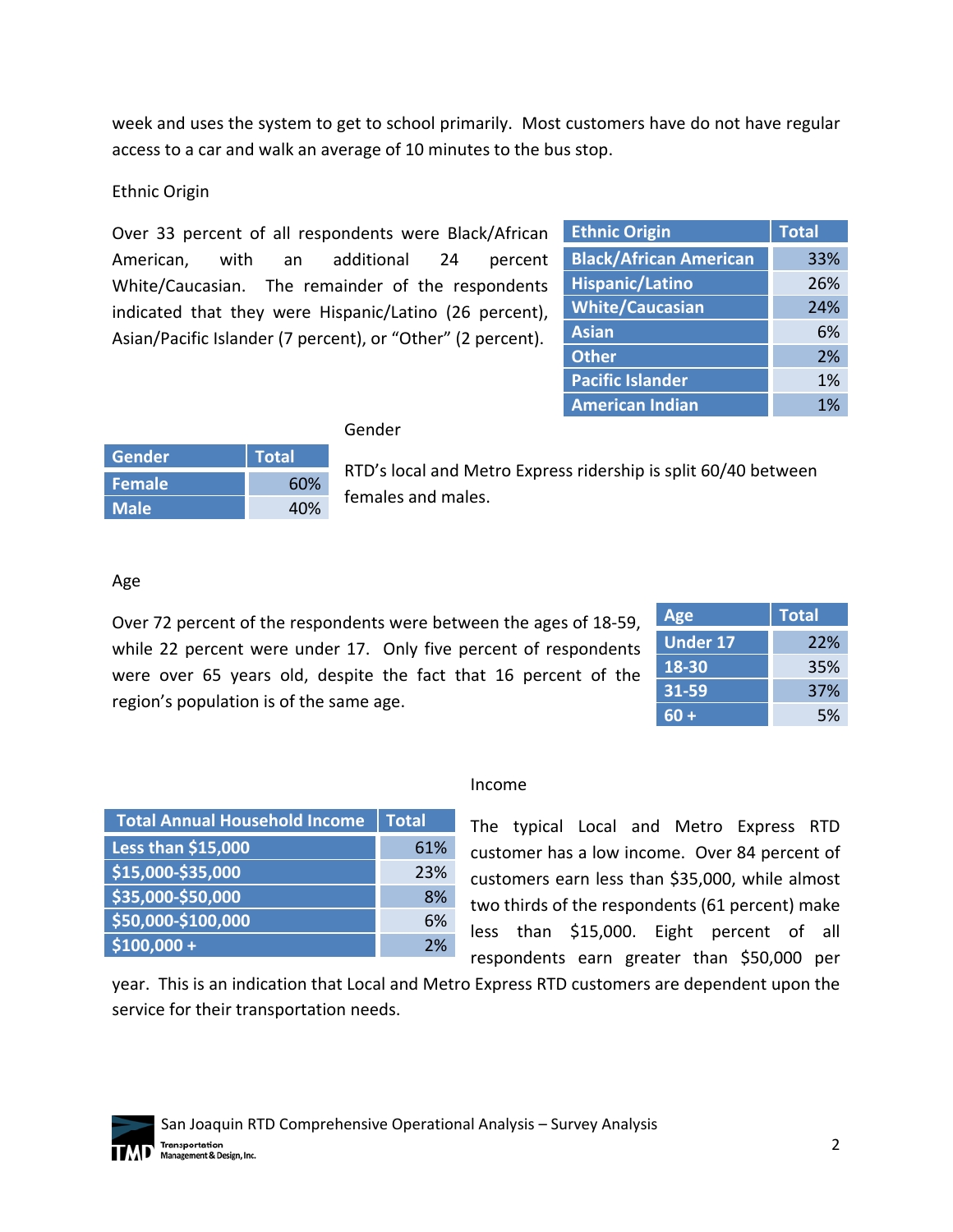| <b>Trip Purpose</b>         | <b>Total</b> |
|-----------------------------|--------------|
| <b>School</b>               | 37%          |
| <b>Work</b>                 | 22%          |
| <b>Medical</b>              | 8%           |
| <b>Shopping</b>             | 8%           |
| <b>Errands</b>              | 8%           |
| <b>Other</b>                | 7%           |
| <b>Visit family/friends</b> | 6%           |
| <b>Recreation</b>           | 4%           |

#### Trip Purpose

Nearly 37 percent of the respondents indicated that school was their main trip purpose. School trips were followed by work trips (22 percent), Medical, Shopping, Visiting and Errand trips followed for between 6‐8 percent of respondents. "Other" trips comprised over seven percent of all responses.

Other than the 300 Routes, which are primarily designed to provide public transportation to schools, Routes 66 and 81 carried the largest number of students.

#### Frequency of Use

The typical Local and Metro Express RTD customer rides frequently. Nearly 74 percent of respondents said they take at least four roundtrips per week. Only six percent of riders use the bus for one or fewer roundtrips per week. Of the customers that rode seven or more roundtrips per week, the 31‐day pass was the predominant method of payment (over 55 percent of the time). For those that rode four or fewer trips per week, cash was the most common form of payment.

| <b>Ride Frequency (roundtrips)</b> | <b>Total</b> |
|------------------------------------|--------------|
| Less than one trip per week        | 3%           |
| 1 trip per week                    | 3%           |
| 2 trips per week                   | 9%           |
| 3 trips per week                   | 10%          |
| 4 trips per week                   | 8%           |
| 5 trips per week                   | 23%          |
| 6 trips per week                   | 7%           |
| 7+ trips per week                  | 36%          |

| <b>Access to a Car</b> | <b>Total</b> |
|------------------------|--------------|
| <b>Always</b>          | 8%           |
| <b>Sometimes</b>       | 34%          |
| <b>Occasionally</b>    | 24%          |
| <b>Never</b>           | 34%          |

#### Access to a Car

Approximately 66 percent of Local and Metro Express RTD customers have access to a car at least occasionally. This information corroborates the income and ride frequency data presented earlier.

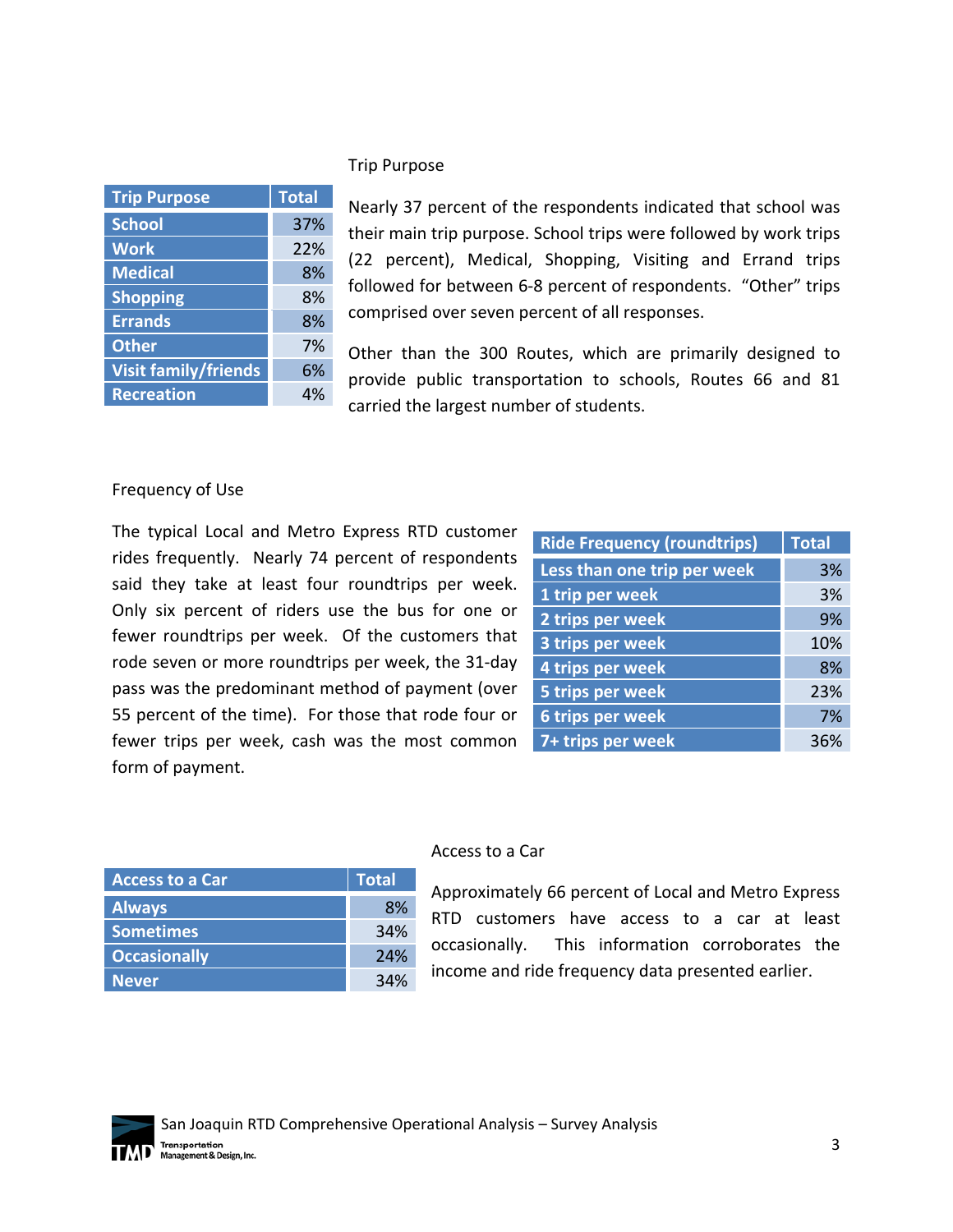## Bus Stop Access

The typical Local and Metro Express RTD customer walks between 5‐10 minutes to a bus stop. For those that transfer, over 50 percent do so from Route 40.

| <b>Bus Stop Access</b>               | <b>Total</b> |
|--------------------------------------|--------------|
| <b>Walked</b>                        | 56%          |
| <b>Transferred from RTD</b>          | 28%          |
| Got a ride                           | 6%           |
| <b>Transferred from Other System</b> | 3%           |
| <b>Bike</b>                          | 3%           |
| <b>Other</b>                         | 2%           |
| <b>Drove alone and parked</b>        | 1%           |

## Fare Payment

Respondents were generally split between adults travelling to or from work and students/youths travelling to and from school. These customers make more than one trip daily and use the 31‐Day pass as their most frequent form of payment.

| <b>Fare Category</b>    | <b>Total</b> | <b>Fare Method</b>  | <b>Total</b> |
|-------------------------|--------------|---------------------|--------------|
| <b>Adult</b>            | 43%          | <b>Single Ride</b>  | 30%          |
| Student/Youth           | 43%          | <b>Day Pass</b>     | 18%          |
| <b>Elderly/Disabled</b> | 14%          | <b>10-Ride Pass</b> | 6%           |
|                         |              | <b>31-Day Pass</b>  | 42%          |
|                         |              | <b>Transfer</b>     | 5%           |

## *Onboard Attitudinal Results*

64 percent of bus riders rated the overall quality of bus facilities as "excellent" or "very good" (top two box assessment). Riders' overall perceptions of the quality of bus facilities was in line with the 2008 survey. The mean quality rating for riders in 2009 was 3.74 (on a five-point scale), which equates to an overall rating between "very good" and "good."

53 percent of riders feel RTD plans services (on-time performance) very well for the public's transportation needs. Where as 64 percent said the system was safe.

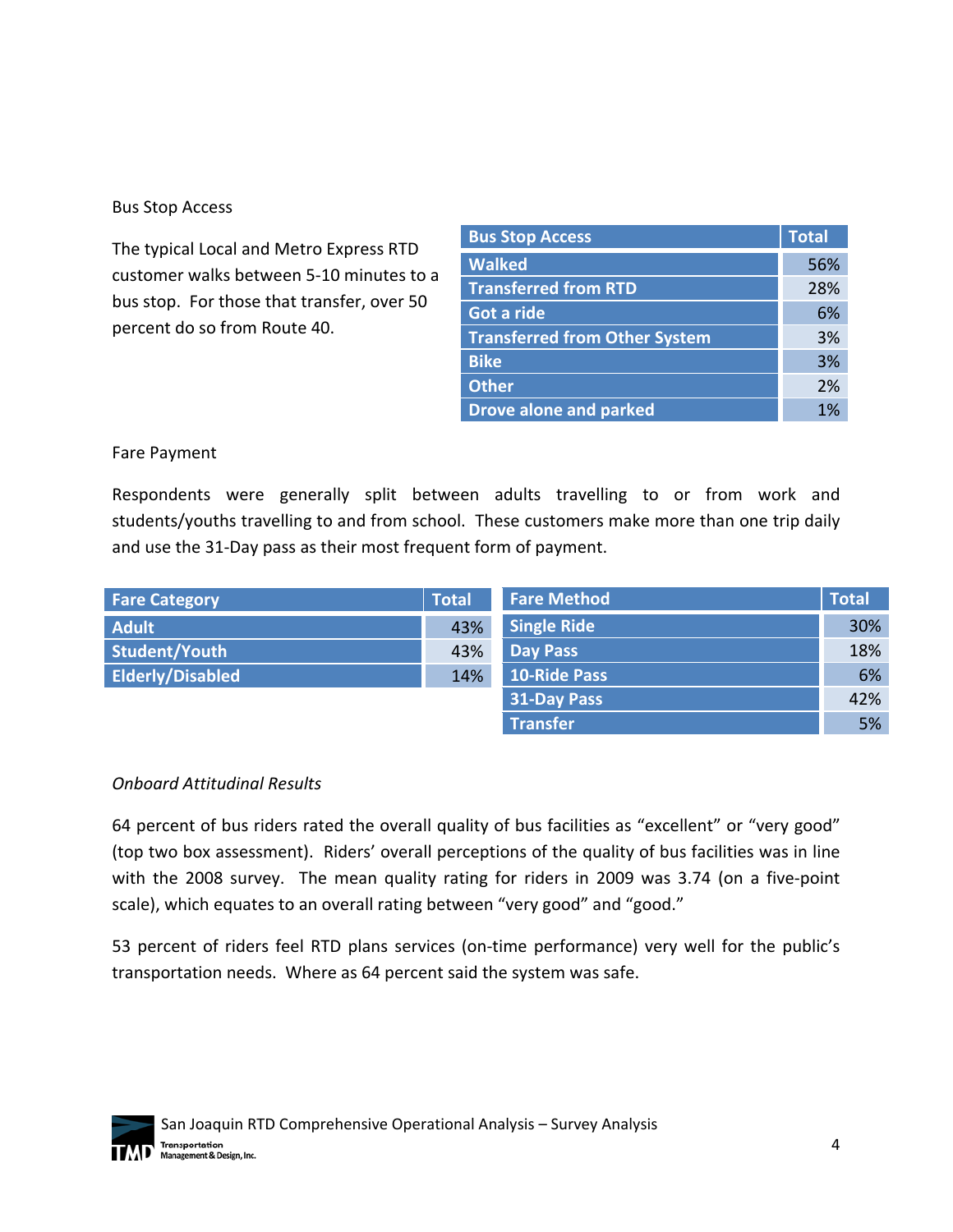## *Interregional Passenger Survey Analysis*

Interregional passenger surveys were distributed concurrently with surveys performed on local fixed-routes. Surveys were distributed to each passenger as they boarded the bus and were collected at the end of each trip. Similar to local fixed‐routes, the goal was to determine the demographics and travel habits of customers using interregional services.

Interregional customers use RTD 5 days per week for one round trip each day. Over 73 percent of all interregional customers who answered the survey have been riding for greater than three years.

Ethnic Origin

Over 46 percent of all interregional customers are White/Caucasian. 21 percent are Hispanic/Latino, with the remaining 33 percent being Black/African American, Asian, Pacific Islander, American Indian or chose not to answer.

| <b>Ethnic Origin</b>          | <b>Total</b> |
|-------------------------------|--------------|
| <b>White/Caucasian</b>        | 46%          |
| <b>Hispanic/Latino</b>        | 21%          |
| <b>Black/African American</b> | 13%          |
| <b>Asian</b>                  | 9%           |
| <b>Other</b>                  | 7%           |
| <b>Pacific Islander</b>       | 3%           |
| <b>American Indian</b>        | $< 1\%$      |

| Gender      | <b>Total</b> |  |
|-------------|--------------|--|
| <b>Male</b> | 65%          |  |
| Female      | 35%          |  |

#### Gender

RTD's interregional ridership is split 65/35 between males and females.

## Age

Unlike RTD's local fixed‐route customers, interregional customers between 31‐59 years of age make up the highest proportion of survey respondents (86 percent). Next, are those over the age of 60 (10%) rounded out by very few 18‐30 (4 percent). No respondents were under the age of 17.

| <b>Age</b>      | <b>Total</b> |
|-----------------|--------------|
| <b>Under 17</b> | 0%           |
| 18-30           | 4%           |
| 31-59           | 86%          |
| 60 +            | 10%          |

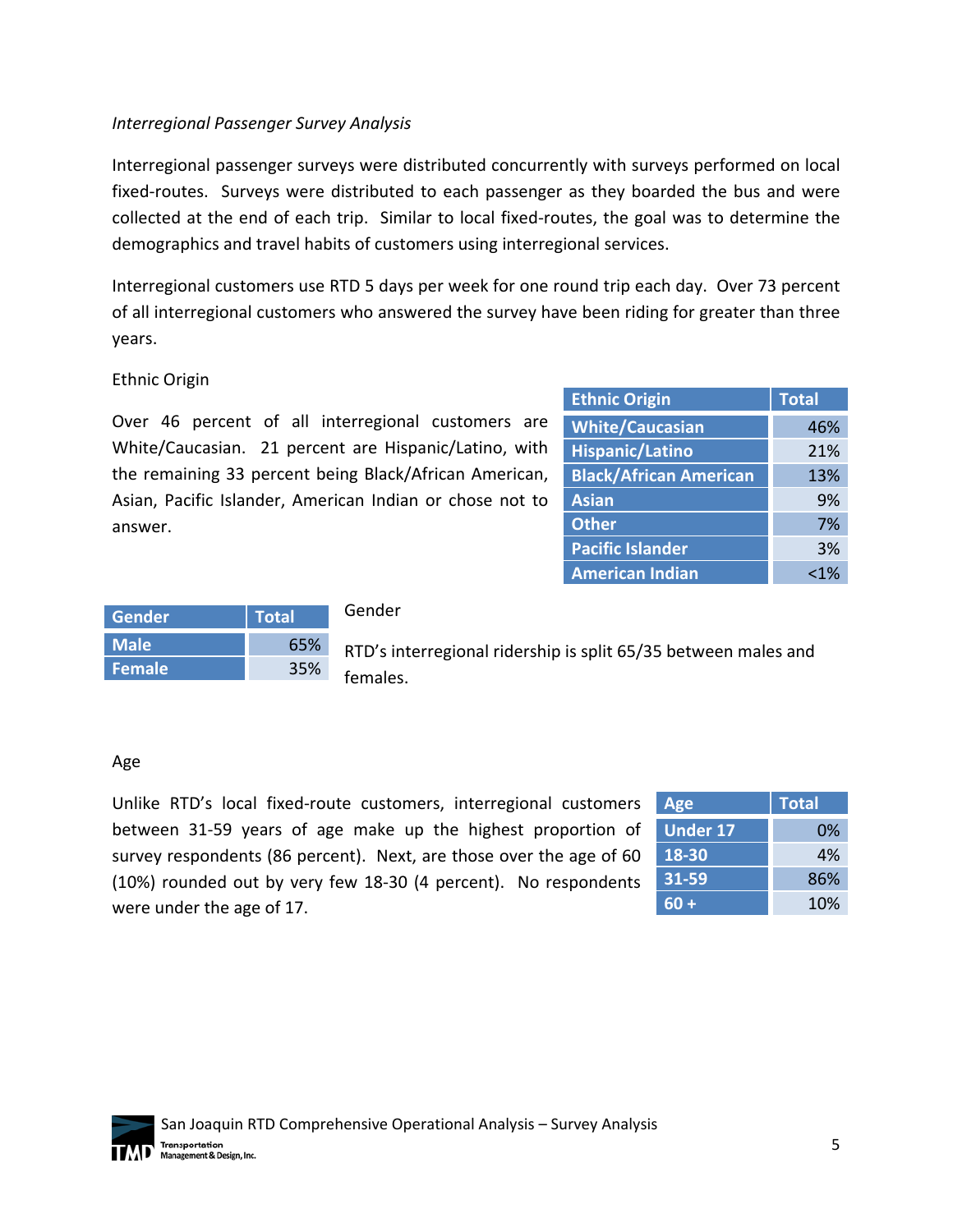#### Income

Interregional customers traditionally have higher incomes than local fixed-route customers. This is the case industry‐wide when comparing commuter and local services. Most commuter services also do not carry students, who traditionally do not have a high income. All

| <b>Total Annual Household Income</b> | <b>Total</b> |
|--------------------------------------|--------------|
| Less than \$15,000                   | 4%           |
| \$15,000-\$35,000                    | 6%           |
| \$35,000-\$50,000                    | 18%          |
| \$50,000-\$100,000                   | 47%          |
| $$100,000 +$                         | 25%          |

of these are evident when comparing interregional survey respondents to local‐fixed route respondents.

| <b>Trip Purpose</b> | <b>Total</b> |   |
|---------------------|--------------|---|
| <b>Work</b>         | 99%          | R |
| <b>Recreation</b>   | 1%           |   |

#### Trip Purpose

RTD has designed its interregional service as a commuter based system, carrying customers to and from work during peak

periods. Buses are generally timed to follow generally accepted start and end times and are coordinated through employers. As a result, almost all of the respondents chose "work" as their primary trip purpose.

#### Frequency of Use

Interregional customers do have a few things in common with RTD local fixed‐route customers. One of those is the frequency of use. While the majority of RTD local fixed‐route customers use the system for seven or more roundtrips per week, most interregional customers use the system for between four‐five roundtrips per week.

| <b>Ride Frequency</b>       | <b>Total</b> |
|-----------------------------|--------------|
| Less than one trip per week | 0%           |
| 1 trip per week             | 0%           |
| 2 trips per week            | 1%           |
| 3 trips per week            | 2%           |
| 4 trips per week            | 16%          |
| 5 trips per week            | 73%          |
| 6 trips per week            | 1%           |
| 7 trips per week            | 7%           |

| <b>Access to a Car</b> | <b>Total</b> |
|------------------------|--------------|
| <b>Always</b>          | 83%          |
| <b>Sometimes</b>       | 9%           |
| <b>Occasionally</b>    | .5%          |
| <b>Never</b>           | 3%           |

#### Access to a Car

RTD's interregional customers have access to a car and use transit for its time and cost savings.



San Joaquin RTD Comprehensive Operational Analysis – Survey Analysis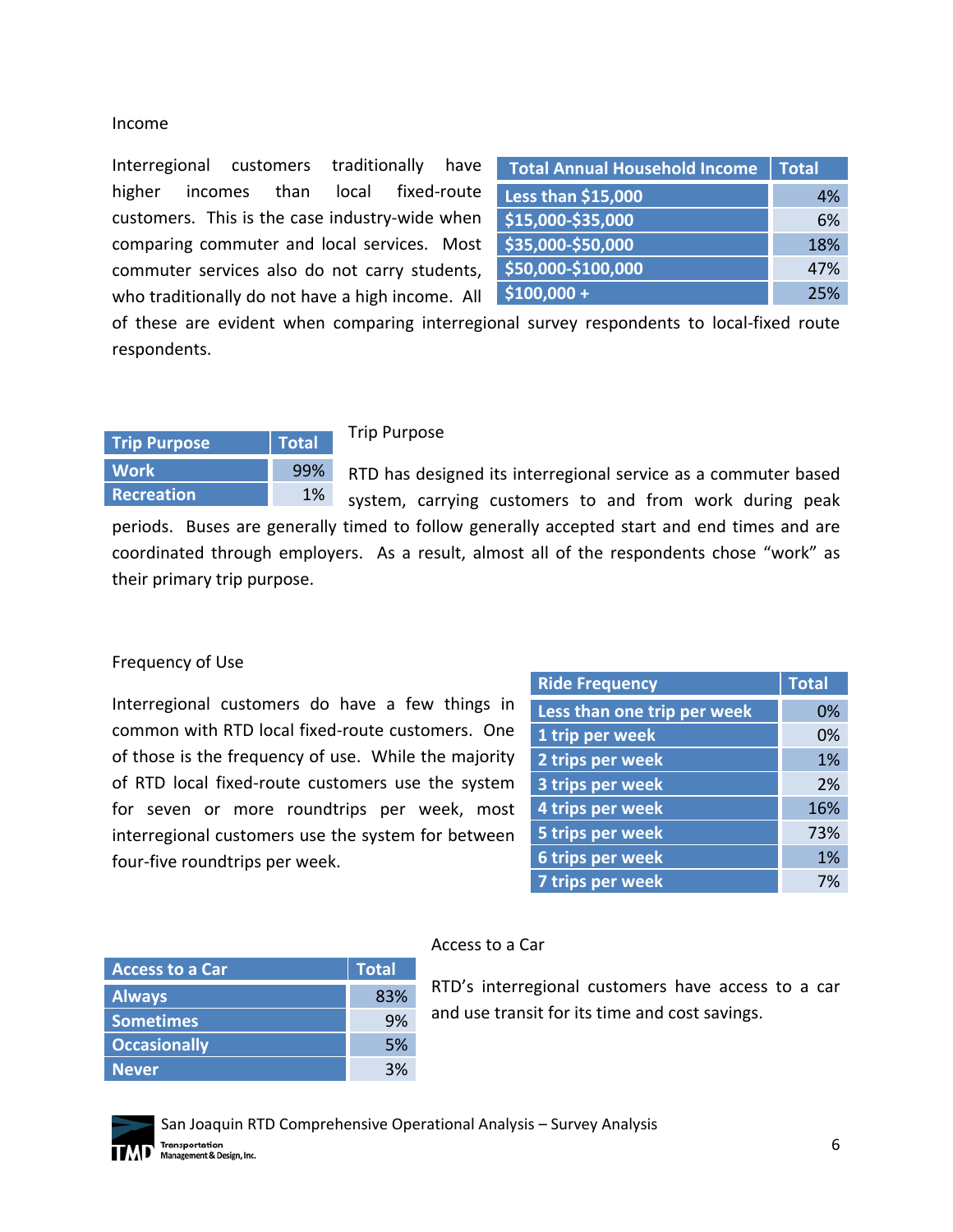#### Bus Stop Access

One area where RTD's interregional customers differ from commuters nationwide is bus stop access. Traditionally, commuters drive to a park and ride and board a commuter bus. Half of RTD's Interregional customers follow the traditional "drive and park" plan, and 34 percent either walked or got a ride to

| <b>Bus Stop Access</b>               | <b>Total</b> |
|--------------------------------------|--------------|
| <b>Transferred from RTD</b>          | 8%           |
| <b>Transferred from Other System</b> | 5%           |
| <b>Walked</b>                        | 19%          |
| Got a ride                           | 15%          |
| <b>Drove alone and parked</b>        | 53%          |
| <b>Bike</b>                          | 0%           |
| <b>Other</b>                         | n%           |

the bus stop. This indicates that bus stops for the interregional routes are easily accessible by either walking or driving.

#### Fare Payment

99 percent of all interregional survey respondents paid the full adult fare, with 97 percent using a 31‐day pass to pay the fare.

| <b>Fare Category</b>    | <b>Total</b> | <b>Fare Method</b>  | <b>Total</b> |
|-------------------------|--------------|---------------------|--------------|
| <b>Adult</b>            | 99%          | <b>Single Ride</b>  | 2%           |
| <b>Elderly/Disabled</b> | 1%           | <b>Day Pass</b>     | 1%           |
| Student/Youth           | 0%           | <b>10-Ride Pass</b> | 0%           |
|                         |              | <b>31-Day Pass</b>  | 97%          |
|                         |              | <b>Transfer</b>     | 0%           |

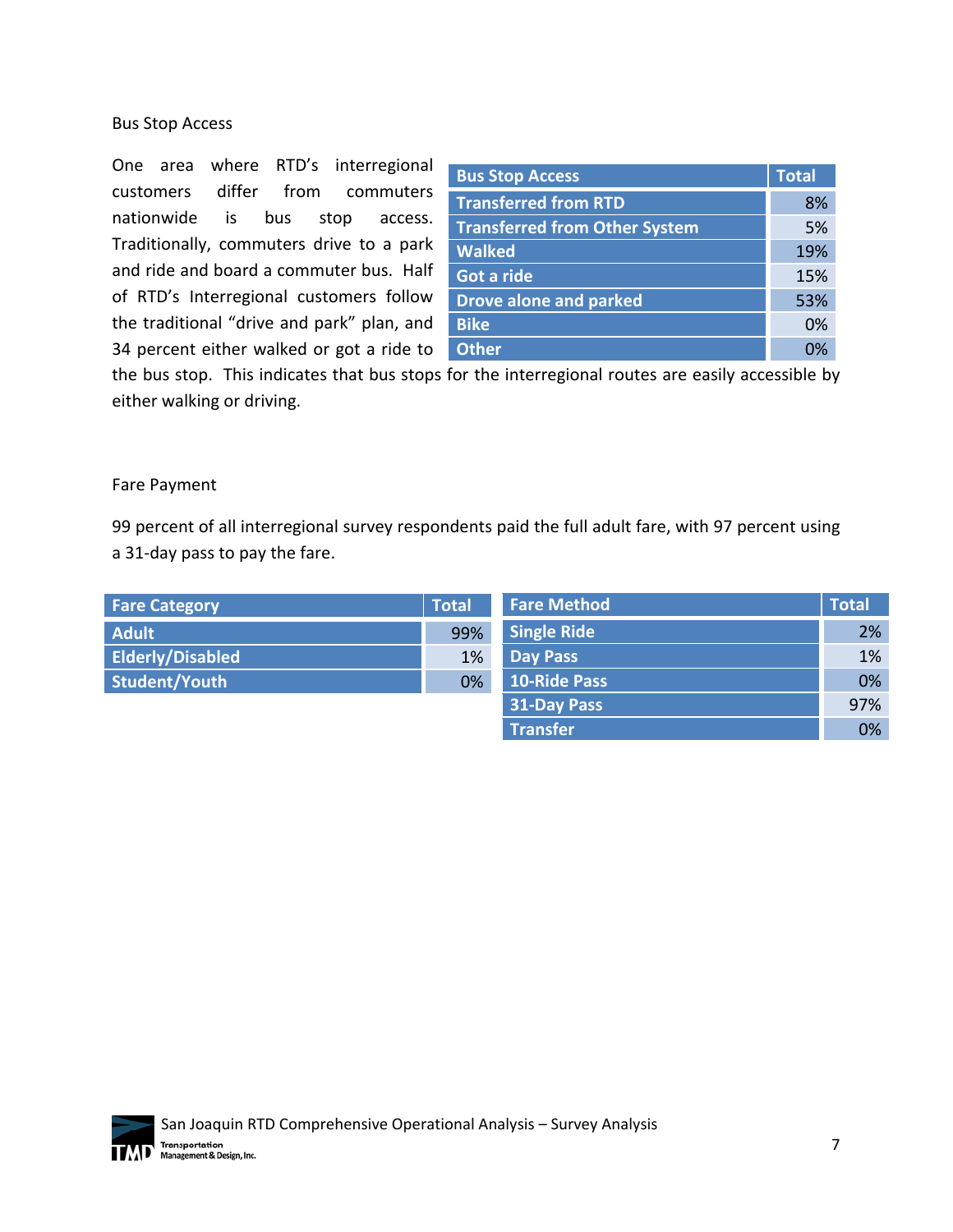#### *Non‐user Survey Analysis*

The original goal for the survey was to provide samples for commonly used trips, based upon the population sample it is unsurprising that over 94 percent (of 1,137 total responses) chose "work" as the primary trip purpose. Based upon this survey response, the majority of analysis will be based on these trips. Other trips make up too small of a sample to develop recommendations.



## Trip Characteristics

Respondents were requested to provide details on travel habits, such as primary transportation mode and travel distance as well as origin and destination information.

Of the respondents, an overwhelming majority (82 percent) lived in the Stockton metropolitan area, most traveling from the northwest City boundaries. A smaller percentage of respondents

travel to work from other surrounding cities with Tracy having the next highest percentage (8 percent). Over 95 percent of all respondents traveled into Stockton from their origin. Of these commuters over 90 percent had to arrive between 7am and 8am daily and left between 4pm and 6pm daily.

|                       | City      | % of Respondents |
|-----------------------|-----------|------------------|
| Stockton              |           | 82%              |
| <b>Tracy</b>          |           | 8%               |
| <b>Valley Springs</b> |           |                  |
| Lodi                  |           | 6%               |
| <b>Elk Grove</b>      |           |                  |
| Galt                  | Lockforde |                  |
| Ripon                 | Modesto   | 4%               |
| Escalon               |           |                  |
| Lathrop               |           |                  |

The survey results also show that over 75

percent of respondents travel 20 miles or less to work, with over 30 percent traveling 5‐10 miles daily.

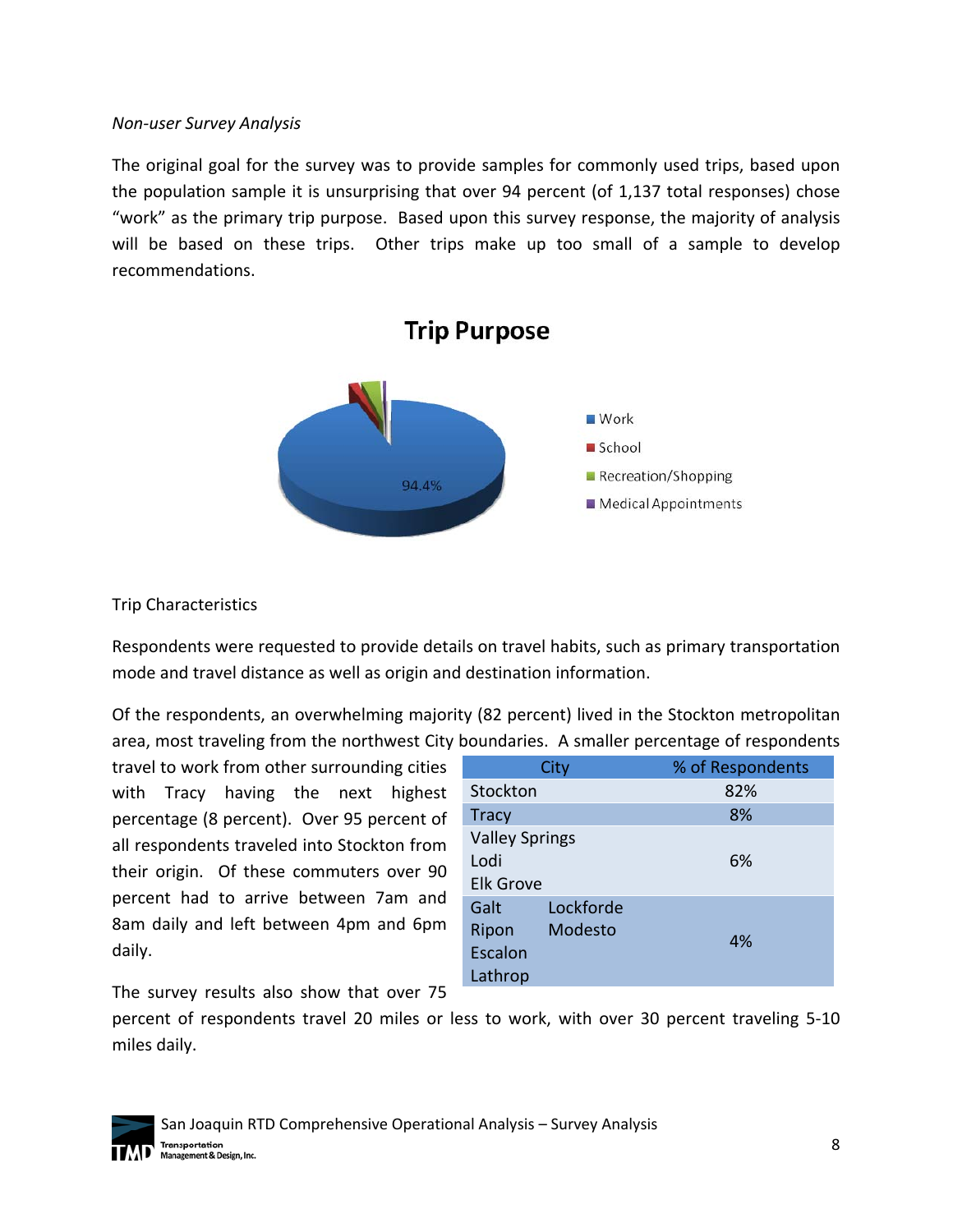Of the respondents, almost all drove in some fashion (carpool – 11 percent, single occupancy 88 percent) to work. Many downtowns are limiting or eliminating parking spaces in favor of new development including live/work spaces. This practice generally drives up the cost of parking which acts as an additional limiting factor to driving to work.

To determine the availability of parking, respondents were requested to answer where and how much parking was near or at their employment location. Over 90 percent of respondents had parking within their building or nearby and over 95 percent of those that had parking paid less than \$10 per day, with 70 percent paying nothing to park. Free parking encourages single occupancy vehicle trips and makes it tougher to convert commuters to using transit or carpooling.



## How do you typically make your trip to work?

Transit Usage

A very small number (2 percent) of respondents used transit for their daily commute. All of the respondents were asked to provide information regarding what would motivate them into taking transit more frequently. Over 38 percent of commuters stated that transit is either not available or takes too much time. The remaining percentage distributed equally amongst the population of commuters that required their cars either for work or the need to drop off or pick up children.

The respondents also provided information about what would make transit a more attractive option for them for their work commutes. The highest number of respondents (33 percent) stated they would be more inclined to use transit if it was further subsidized by their employer or a guaranteed ride home program was provided.